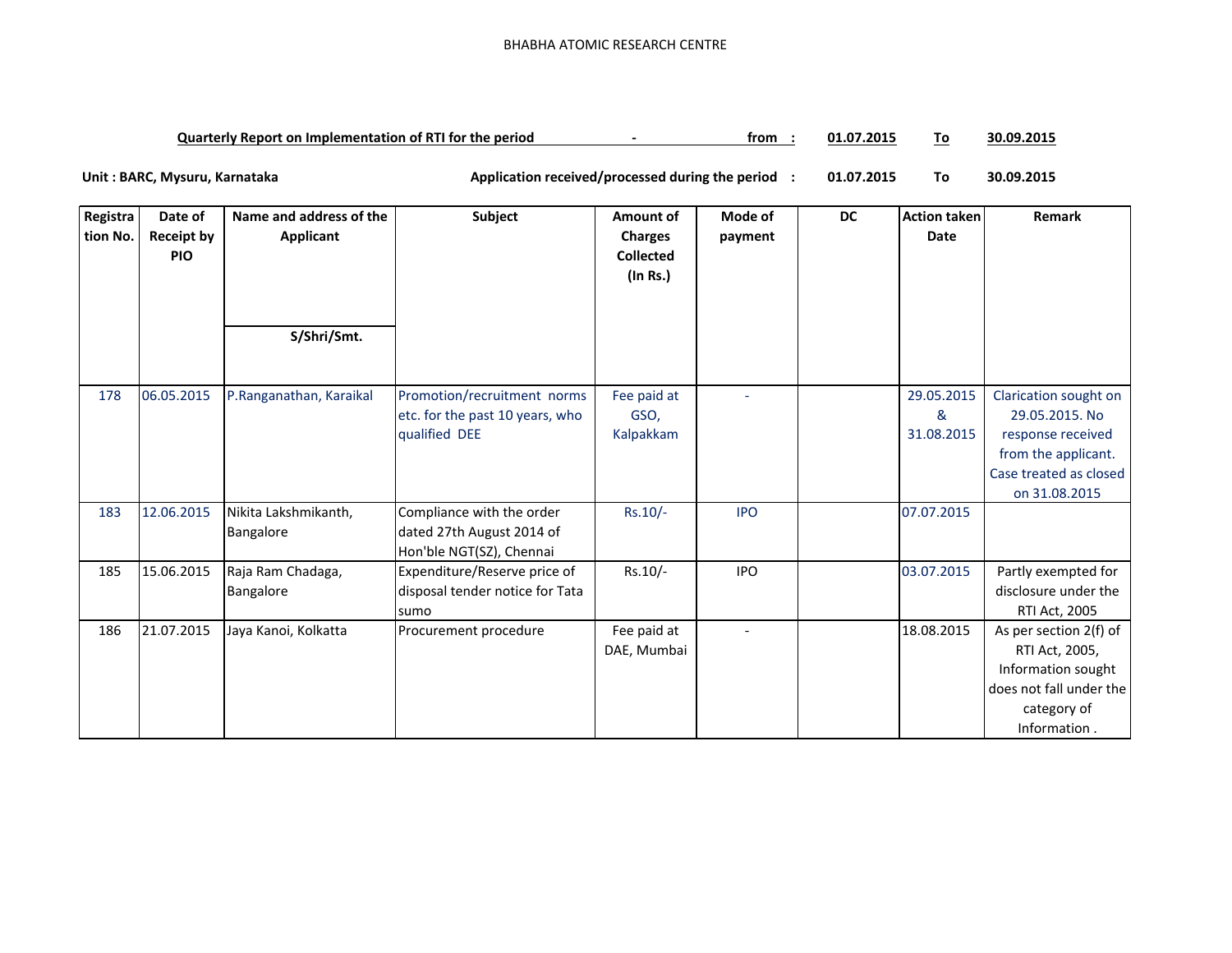## Unit : BARC, Mysuru, Karnataka **Application received/processed during the period** :

**01.07.2015 To 30.09.2015**

| Registra<br>tion No. | Date of<br><b>Receipt by</b><br><b>PIO</b> | Name and address of the<br><b>Applicant</b> | <b>Subject</b>                                                                                                     | Amount of<br><b>Charges</b><br><b>Collected</b><br>(In Rs.) | Mode of<br>payment        | <b>DC</b> | <b>Action taken</b><br><b>Date</b> | Remark                                                                                                                               |
|----------------------|--------------------------------------------|---------------------------------------------|--------------------------------------------------------------------------------------------------------------------|-------------------------------------------------------------|---------------------------|-----------|------------------------------------|--------------------------------------------------------------------------------------------------------------------------------------|
|                      |                                            | S/Shri/Smt.                                 |                                                                                                                    |                                                             |                           |           |                                    |                                                                                                                                      |
| 187                  | 03.08.2015                                 | Sunil Rao H.A., Mysuru                      | <b>Answer Sheet/Question Papers</b><br>of written test for the post of<br>Work Assistant/A against<br>Advt.02/2014 | Rs.26/-<br>$Rs.(10+16)$                                     | <b>IPO</b> and<br>Receipt |           | 02.09.2015                         | Aditional fee asked on<br>21.08.2015 and<br>received on<br>27.08.2015                                                                |
| 188                  | 13.08.2015                                 | Debika Dutta, Jharkhand                     | Payment details of Shri Sahadev<br>Pradhan, Emp. No.20796,<br>BARC, Mysuru                                         | Fee paid at<br>BARC, Mumbai                                 |                           |           | 20.08.2015                         | Partly exempted for<br>disclosure under<br>Section 8(1)(j) of RTI<br>Act, 2005                                                       |
| 189                  | 20.08.2015                                 | K.S. Pillai, HWB, Mumbai                    | Upgradation of pay under<br><b>MACP</b>                                                                            | Fee paid online<br>at DAE                                   | $\overline{a}$            |           | 07.09.2015                         |                                                                                                                                      |
| 190                  | 24.08.2015                                 | Shri A Sathasivam, Vizag                    | Retention of Govt. Residence at<br>old and new station by Shri N.G.<br>Krishnan, CAO                               | Fee paid at<br>DCSEM,<br>Mumbai                             | $\overline{a}$            |           | 04.09.2015                         | As per section 2(f) of<br>RTI Act, 2005, some of<br>the information sought<br>does not fall under the<br>category of<br>Information. |
| 191                  | 27.08.2015                                 | Channamma, Mysuru                           | Information regarding<br>appointment under<br>compassionate ground.                                                | Rs.10/-                                                     | <b>IPO</b>                |           | 07.09.2015                         | Partly exempted for<br>disclosure under<br>Section 8(1)(j) of RTI<br>Act, 2005                                                       |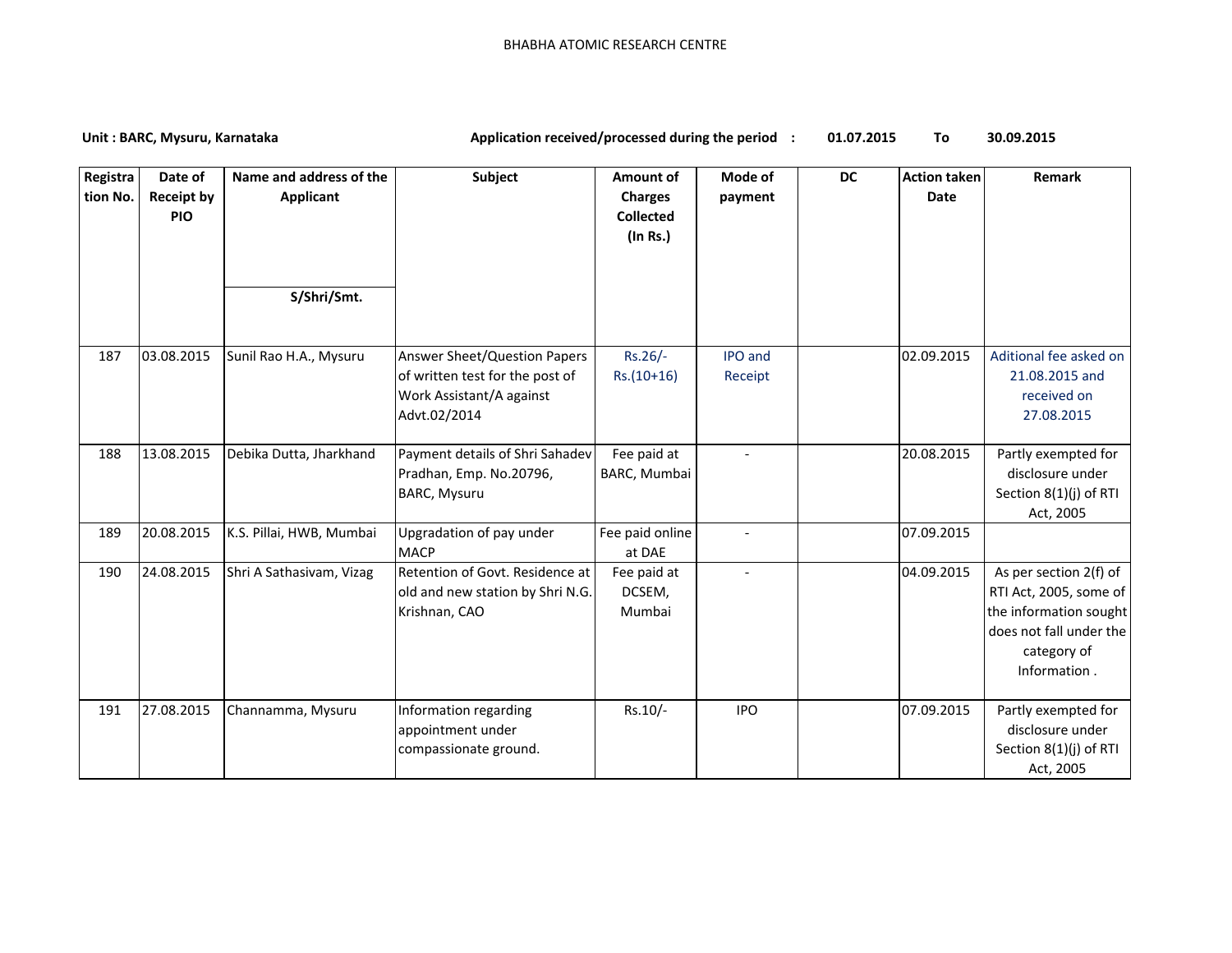## Unit : BARC, Mysuru, Karnataka **Application received/processed during the period** :

**01.07.2015 To 30.09.2015**

| Registra<br>tion No. | Date of<br><b>Receipt by</b><br><b>PIO</b> | Name and address of the<br>Applicant<br>S/Shri/Smt. | <b>Subject</b>                                                                               | Amount of<br><b>Charges</b><br><b>Collected</b><br>(In Rs.) | Mode of<br>payment | DC | <b>Action taken</b><br><b>Date</b> | Remark                                                                                                                                                                                                                                                                                |  |
|----------------------|--------------------------------------------|-----------------------------------------------------|----------------------------------------------------------------------------------------------|-------------------------------------------------------------|--------------------|----|------------------------------------|---------------------------------------------------------------------------------------------------------------------------------------------------------------------------------------------------------------------------------------------------------------------------------------|--|
| 192                  | 31.08.2015                                 | Mallesh Kumar, Bangalore                            | Information regarding<br><b>Recruitment of Work</b><br>Assistant/A, against<br>advt.02/2014. | Rs.10/-                                                     | <b>IPO</b>         |    | 07.09.2015                         | Partly exempted for<br>disclosure under<br>Section 8(1)(j) of RTI<br>Act, 2005                                                                                                                                                                                                        |  |
| 193                  | 01.09.2015                                 | Varun, Bangalore                                    | <b>Information on CHSS</b>                                                                   | Rs.10/-                                                     | <b>IPO</b>         |    | 28.09.2015                         |                                                                                                                                                                                                                                                                                       |  |
| 194                  | 02.09.2015                                 | Sujeet Kumar, Bihar                                 | Information regarding Cat-II<br>Recruitment intreview held on<br>09.03.2015                  |                                                             | $\blacksquare$     |    | 09.09.2015                         | Application fee not in<br>proper format. Also<br>query is not clear.<br>Hence applicant has<br>been requested to pay<br>the fee in prescribed<br>form and made the<br>query clear. The case<br>shall be treated afresh<br>on receipt of the<br>application fee in<br>prescribe format |  |
| <b>FIRST APPEAL</b>  |                                            |                                                     |                                                                                              |                                                             |                    |    |                                    |                                                                                                                                                                                                                                                                                       |  |

| <b>FIRST APPEAL</b>                                      |  |                                                   |      |            |    |            |  |  |  |
|----------------------------------------------------------|--|---------------------------------------------------|------|------------|----|------------|--|--|--|
| Quarterly Report on Implementation of RTI for the period |  | $\overline{\phantom{0}}$                          | trom | 01.07.2015 | To | 30.09.2015 |  |  |  |
| Unit: BARC, Mysuru, Karnataka                            |  | First Appeal received/processed during the period |      | 01.07.2015 | To | 30.09.2015 |  |  |  |